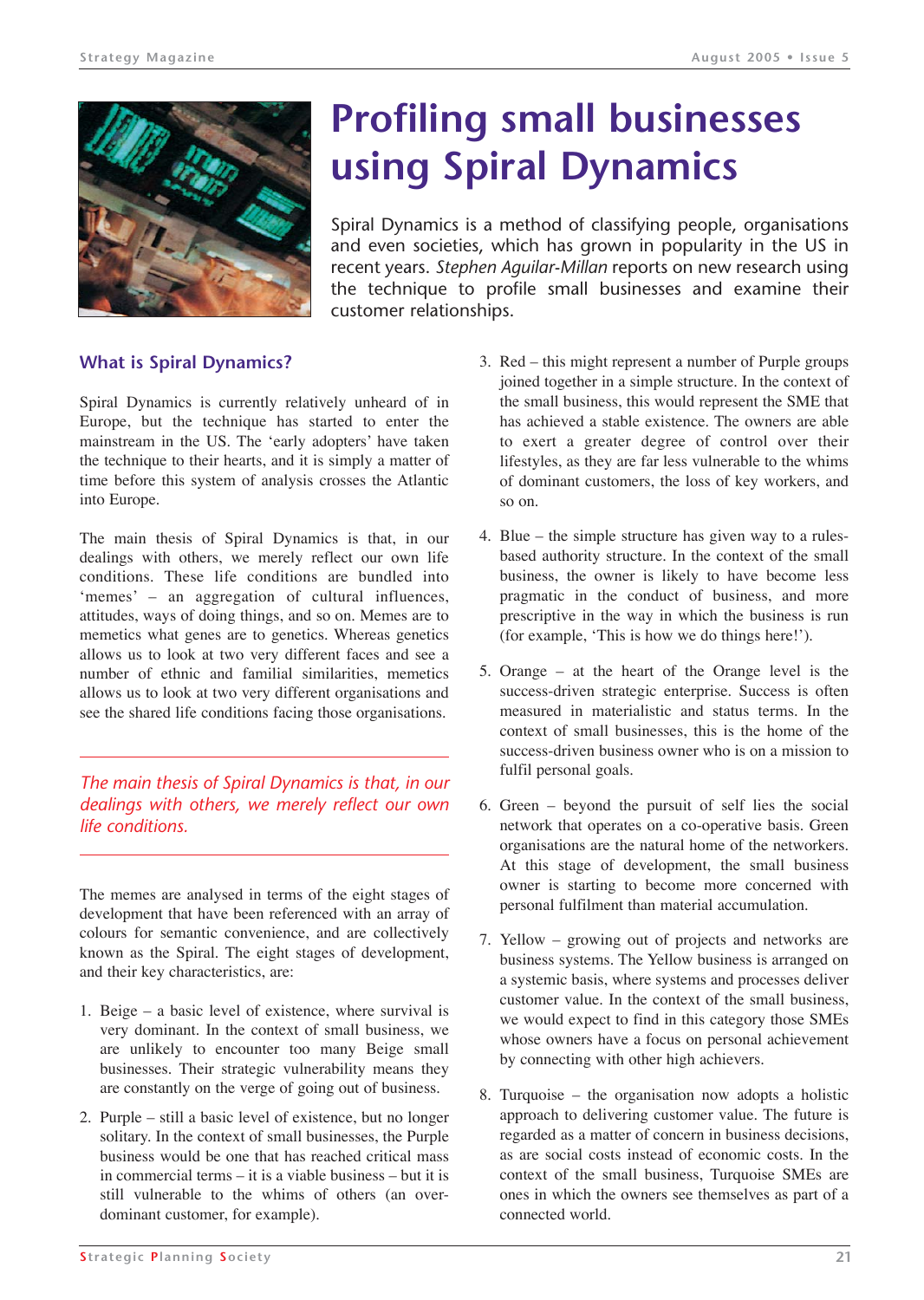# **Business implications**

This analysis can produce some interesting results when we apply it to the business context. The theory is all about relationships, which is, effectively, what business is about. Every business has three key external relationships to concern itself with. It has a relationship with its customers, its suppliers, and the public authorities who provide a 'licence to practice'.

Knowing where your customer lies in relation to these eight levels can be quite important in building up a rapport with them. For example, if your customer is from a Green organisation then, although price may be a factor, it is likely that you would want to highlight the features and benefits of the product rather than the price. You would seek to compete on quality and reliability; the extent to which the product could be used at all levels within the organisation, and so on. If you are at the niche end of the market, then Green, Yellow, and Turquoise customers are your key market segment. You will be able to wow the Yellow, but the Beige wouldn't think much of you – you will be far too expensive.

If this is so, then how can we recognise the life conditions of our customers? It is believed that we reflect to others our own life conditions. This is an important key to understanding where a company is on the Spiral. When you ask small business owners why they are in business, the answer they give reflects where they might be on the Spiral. For example, if we are told that the business owner operates in order to earn a living and that the living is hard-earned, then we have a clue that the business may be operating in the Beige/Purple part of the Spiral. Alternatively, if we are told that the business owner operates in order to fulfil their own lifestyle ambitions, then we have a clue that the business may be operating in the Green area of the Spiral. One of the more interesting aspects of this analysis is that we can examine the shared memes of a number of very different organisations.

## **The Suffolk Small Business Survey**

We decided it would be interesting to try and produce a quantitative analysis from what is a reasonably esoteric theory. If the analysis did provide a set of interesting results, then we would be able to widen application of the technique to other organisations in different contexts. It was our intention to develop the technique as a means of comparing service demand with service offerings made by an organisation to its constituency, and to show how it might be of use in classifying customer relationships.

In the spring of 2004, we undertook the Small Business Survey as part of the Suffolk Small Business Project, a pro bono futures project looking at options for the Suffolk small business community out to the year 2020. Our primary objective was to produce a Spiral Profile of the Suffolk small business community to use as a benchmark against which we could measure the services provided for small businesses. We hoped that the survey would generate other interesting data, but our primary focus was the Spiral Profile.

*The technique may be developed as a means of comparing service demand with service offerings made by an organisation to its constituency, and thus it might be of use in classifying customer relationships.*

Faced with the question of how to measure the Spiral Profile of a community, we were struck by the simplicity of the solution that offered itself – we would just ask the members of the community where they are on the Spiral. Of course, we could not ask this question directly, because few people would probably be able to answer it with any great precision. In order to get to the result we wanted, we needed to ask a number of surrogate questions and to interpret the response of those surveyed to provide a locus in the Spiral.

The question then arose over who could represent the Suffolk small business community. Much of the previous research in Suffolk has been conducted with a sample of small businesses that are registered for VAT, but this excludes the micro-businesses who are below the compulsory VAT registration threshold. This is a serious problem with generating an unbiased sample and we wanted our survey to capture fully the range of small business, including those micro-businesses who are too small to face compulsory registration for VAT.

With this end in mind, we decided to survey the entire membership of the Ipswich and Suffolk Small Business Association (ISSBA), as this would generate a full range of small businesses, from the very small to the reasonably large. We decided to exclude any ISSBA members that were multinational businesses, together with any government agencies, on the grounds that these ISSBA members are not small businesses.

The questions in the survey formed the basis of a telephone interview lasting 20–45 minutes. We took the view that, in order to be consistent in recording the responses – a very subjective task – it would be best if the same person conducted each survey. Notes were taken during each interview and summarised at the end. The summaries were then collated and interpreted according to the metrics of the survey. The response received was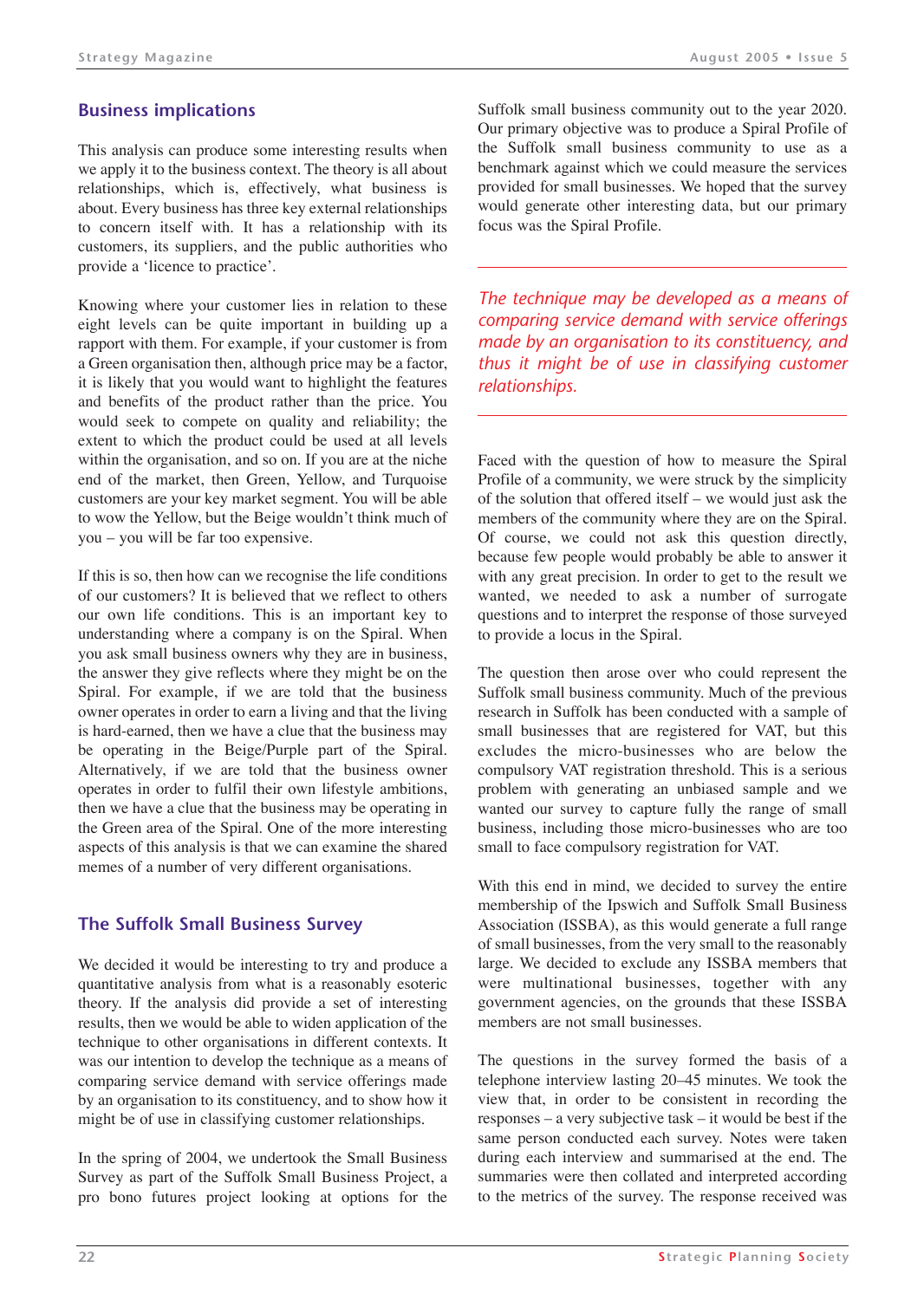comparable with other similar surveys, and, more importantly, represents a statistically significant response at the 99% confidence level. We have confidence in the robustness of the sample, and we feel that the results drawn from the survey can be relied upon.

# **The Spiral Profile**

The intention of the interview was to help us determine where the business was located on the Spiral. Our intention was to persuade the respondents to tell us about their motivation in running their own businesses, because we felt this would highlight the underlying life conditions that the business faced.

From the outset, we expected a wide variety of responses. It was of paramount importance for us to record as much detail of the conversation as possible. This was important because, at the later interpretation stage, we needed to make as informed a decision as possible about coding the answers in terms of the Spiral.

Once we had gathered the data relating to the classification of the businesses, we plotted the distribution of the population on a simple line chart (exhibit 1).



#### **Exhibit 1: The Spiral Profile of Suffolk SMEs**

The distribution exhibits a peak in the Red zone, which was not surprising given the importance of the control of one's destiny to small businesses. However, we were surprised at how few Beige and Purple businesses were represented in the sample. Beyond the sample peak in the Red zone, the distribution exhibits a straightforward decay function, again as we might have expected at the outset of the investigation. There is a slight uptick in the Orange zone, but this is not statistically significant, and can be explained by general sampling variations.

#### **Using the Spiral Profile**

The Spiral Profile can be used in one of two ways. First, it can be used as a tool to describe the characteristics of a given community. In this case, the tool is purely descriptive and is used to provide a profile of the community at one point in time. However, this approach can be quite limited, and the tool is more useful when used as a comparative tool. As part of the study, we looked to develop our analysis to include a comparator of some sort.

A Spiral Profile could be used to compare service delivery with service demand, within both the private sector and the public sector. If there was a significant mismatch between the Spiral Profile of service offerings (service supply) and the Spiral Profile of the community to which the services were offered (service demand), then action could be taken to address this. In this case, the objective would be the congruence of service supply and service demand. We felt that a review of the services offered to Suffolk small businesses in relation to the profile of the Suffolk small business community would suit our needs in terms of the resources available for this study.

At the time of sampling, Business Link Suffolk (BLS) was charged and funded by the Department of Trade and Industry, through the Small Business Service, to provide services to small businesses in Suffolk. As an objective, we decided to measure the Spiral Profile of this service offering, with a view to examining whether or not it was congruent with the Spiral Profile of the Suffolk small business community.

This suited our needs very well, as the services offered by BLS are well advertised and described on its website. We reviewed the objectives of the service offering in relation to the Spiral Profile, categorised the service in terms of the Spiral, and collated the results. The resultant profile is shown in exhibit 2.



#### **Exhibit 2: Comparing Suffolk SMEs to Business Link provision**